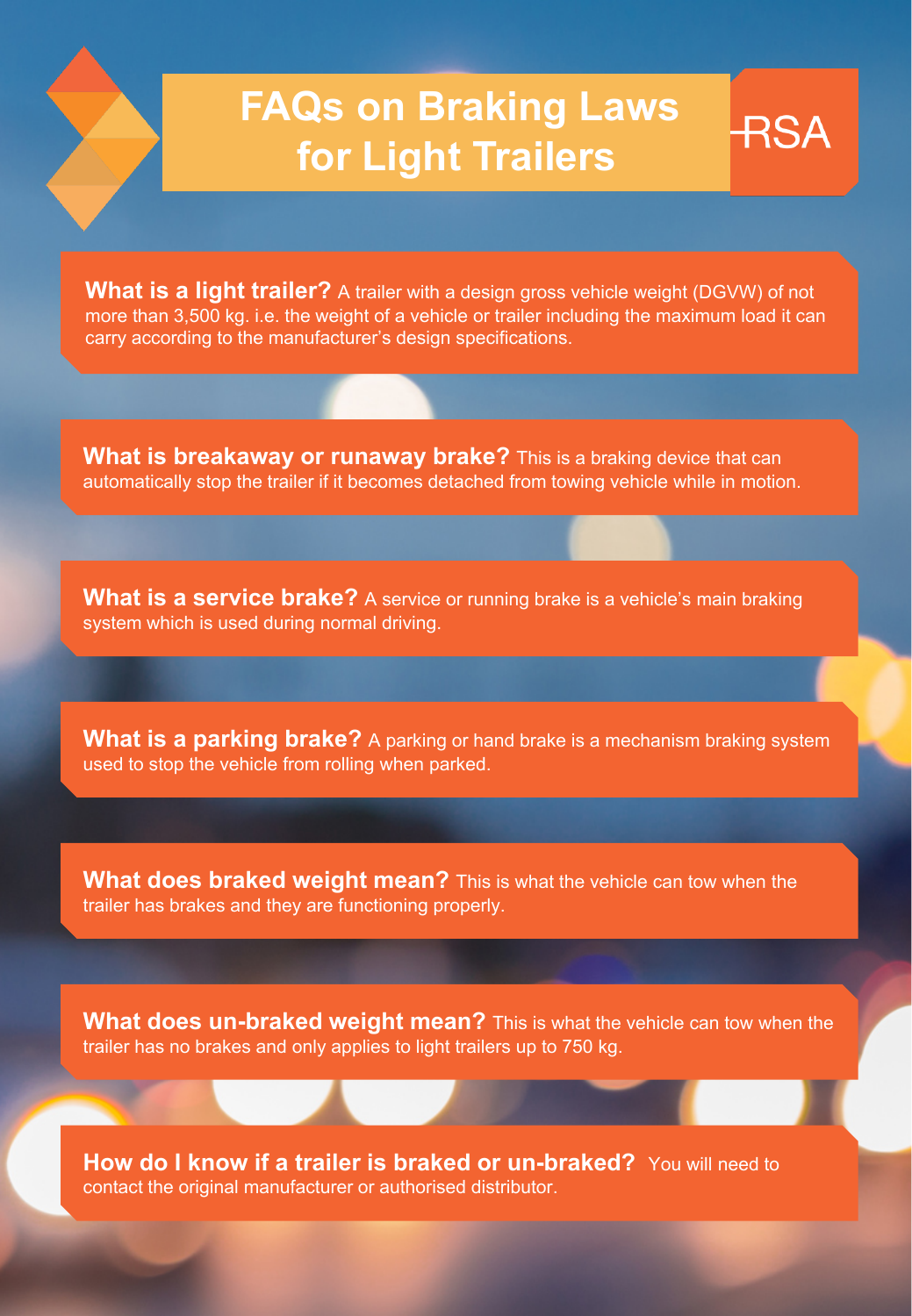## **Does a light trailer require brakes?**

- All trailers with a DGVW more than 750 kg must have a service or normal running brake, a handbrake and breakaway brake as specified by manufacturer.
- Older trailers that do not have a breakaway cable can have a secondary coupling e.g. a chain or wire rope fitted instead.

For more technical information see our light trailers **[booklet](https://rsa.ie/Documents/Vehicle%20Std%20Leg/Road%20Safety%20Advice%20for%20Drawing%20Light%20Trailers%20A5%20booklet%20Amends%209-12-15%20%20%20%20.pdf)**.

**What are the braking laws for light trailers?** For more information see:

- RSA booklet on Light Trailers [here](https://rsa.ie/Documents/Vehicle%20Std%20Leg/Road%20Safety%20Advice%20for%20Drawing%20Light%20Trailers%20A5%20booklet%20Amends%209-12-15%20%20%20%20.pdf)
- FAQs on Light Trailers [here](https://www.rsa.ie/Documents/VS_Information_Notes/Light%20Trailers_O1_O2/FAQs%20on%20Light%20Trailers.pdf)
- Our YouTube videos on [Towing light trailers](https://www.youtube.com/watch?v=HhHyUMSn31s&list=PLi8nqrsVU6htP1YK5ndBd7qr2WRgji530).

## **Does a double-axle O2 trailer sold prior to June 2011 need a service brake on one axle only?** Yes.

- Double-axle O2 trailers sold prior to June 2011 need a service or running brake on the rear axle only.
- O2 trailers sold after June 2011 need service or running brakes on both axles.

For further information see our FAQ on Braking Laws for Light Trailers [here](https://www.rsa.ie/Documents/VS_Information_Notes/Light%20Trailers_O1_O2/FAQs%20on%20Light%20Trailers.pdf).

**Where breakaway cables are used should they be connected to the tow hitch or the towing structure?** It is recommended that the cable be attached to the towing structure. Where designated points are not in place on the towing structure the cable should be put around the towing ball and ensure it is properly secured.

**Should I use additional chains between a vehicle and trailers over 750 kg. trailer that is fitted with breakaway cables?** No. Once breakaway cables are fitted correctly this is sufficient.

**Is a braking mechanism required on a second-hand 10 year old, twin wheel, 8' x 4' cattle trailer?** See the following FAQs.

- Braking laws for light trailers [here](https://www.rsa.ie/Documents/VS_Information_Notes/Light%20Trailers_O1_O2/FAQs%20on%20Braking%20Requirements%20for%20Light%20Trailers.pdf)
- The law on towing light trailers [here](https://www.rsa.ie/Documents/VS_Information_Notes/Light%20Trailers_O1_O2/FAQs%20on%20Light%20Trailers.pdf)